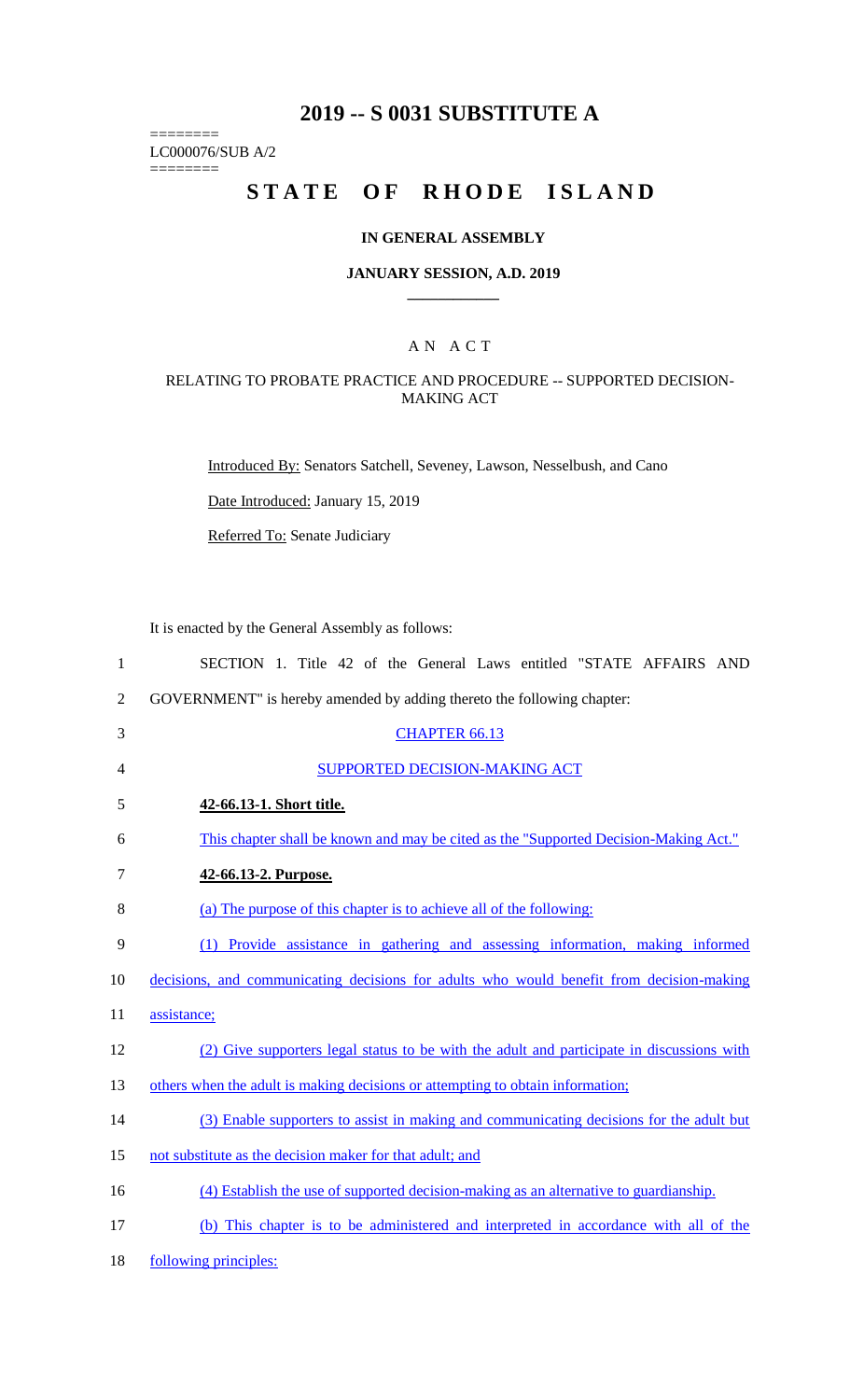| $\mathbf{1}$   | (1) All adults should be able to choose to live in the manner they wish and to accept or           |
|----------------|----------------------------------------------------------------------------------------------------|
| $\overline{2}$ | refuse support, assistance, or protection;                                                         |
| 3              | (2) All adults should be able to be informed about and participate in the management of            |
| $\overline{4}$ | their affairs; and                                                                                 |
| $\mathfrak s$  | (3) The values, beliefs, wishes, cultural norms, and traditions that adults hold, should be        |
| 6              | respected in supporting adults to manage their affairs.                                            |
| $\tau$         | 42-66.13-3. Definitions.                                                                           |
| 8              | For the purposes of this chapter:                                                                  |
| 9              | (1) "Adult" means an individual who is eighteen (18) years of age or older.                        |
| 10             | (2) "Affairs" means personal, health care, and matters arising in the course of activities of      |
| 11             | daily living and including those health care and personal affairs in which adults make their own   |
| 12             | health care decisions, including monitoring their own health; obtaining, scheduling, and           |
| 13             | coordinating health and support services; understanding health care information and options; and   |
| 14             | making personal decisions, including those to provide for their own care and comfort.              |
| 15             | (3) "Disability" means a physical or mental impairment that substantially limits one or            |
| 16             | more major life activities of a person.                                                            |
| 17             | (4) "Good faith" means honesty in fact and the observance of reasonable standards of fair          |
| 18             | dealing.                                                                                           |
| 19             | (5) "Immediate family member" means a spouse, child, sibling, parent, grandparent,                 |
| 20             | grandchild, stepparent, stepchild, or stepsibling.                                                 |
| 21             | (6) "Person" means an adult; health care institution; health care provider; corporation;           |
| 22             | partnership; limited liability company; association; joint venture; government; governmental       |
| 23             | subdivision, agency, or instrumentality; public corporation; or any other legal or commercial      |
| 24             | entity.                                                                                            |
| 25             | (7) "Principal" means an adult with a disability who seeks to enter, or has entered, into a        |
| 26             | supported decision-making agreement with a supporter under this chapter.                           |
| 27             | (8) "Supported decision-making" means a process of supporting and accommodating an                 |
| 28             | adult to enable the adult to make life decisions, including decisions related to where the adult   |
| 29             | wants to live, the services, supports, and medical care the adult wants to receive, whom the adult |
| 30             | wants to live with, where the adult wants to work, without impeding the self-determination of the  |
| 31             | adult.                                                                                             |
| 32             | (9) "Supported decision-making agreement" or "the agreement" means an agreement                    |
| 33             | between a principal and a supporter entered into under this chapter.                               |
| 34             | (10) "Supporter" means a person who is named in a supported decision-making                        |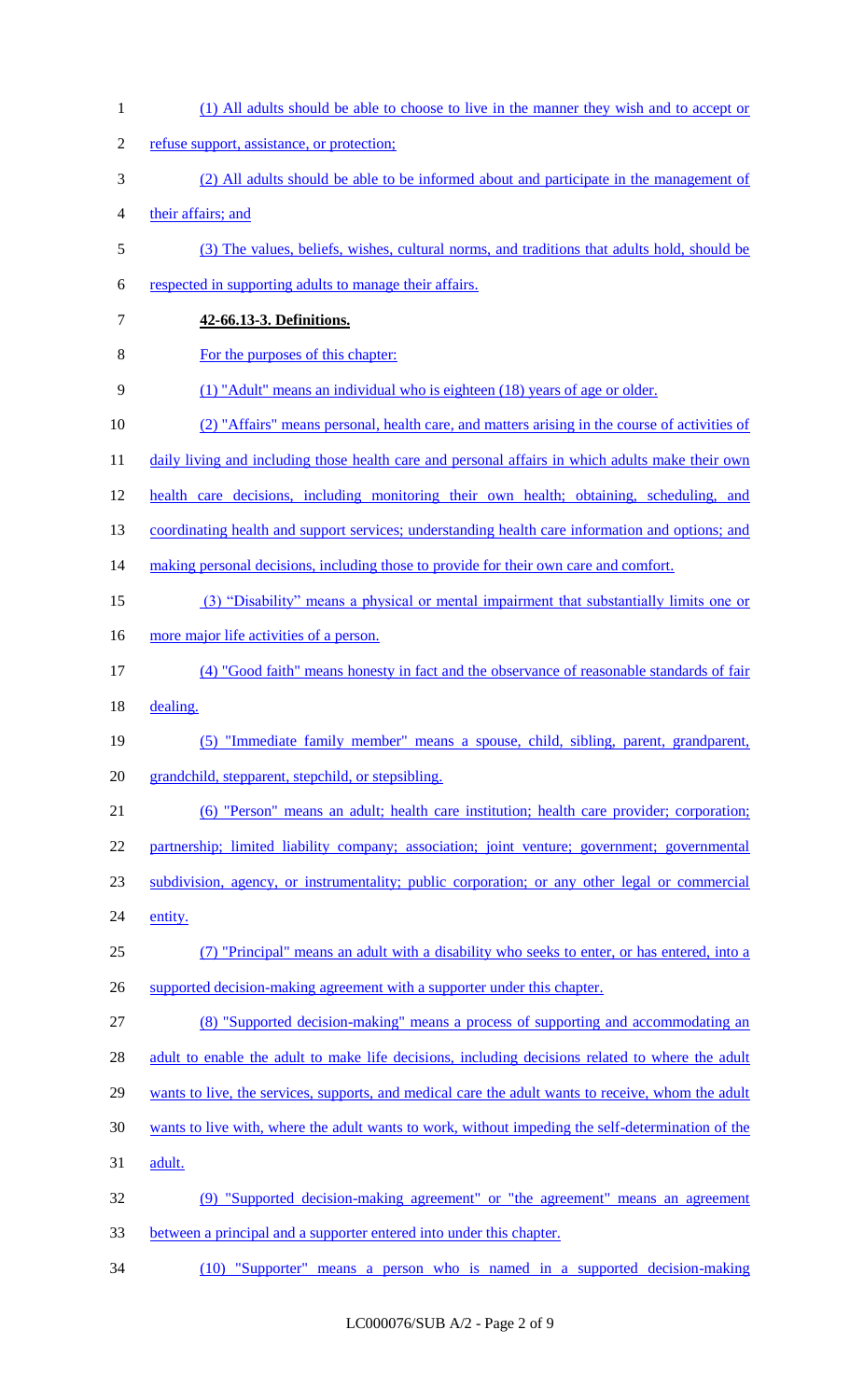1 agreement and is not prohibited from acting pursuant to § 42-66.13-6(b). (11) "Support services" means a coordinated system of social and other services supplied by private, state, institutional, or community providers designed to help maintain the independence of an adult, including any of the following: (i) Homemaker-type services, including house repair, home cleaning, laundry, shopping, and meal-provision; (ii) Companion-type services, including transportation, escort, and facilitation of written, oral, and electronic communication; (iii) Visiting nurse and attendant care; 10 (iv) Health care provision; 11 (v) Physical and psychosocial assessments; (vi) Legal assessments and advisement; 13 (vii) Education and educational assessment and advisement; 14 (viii) Hands-on treatment or care, including assistance with activities of daily living such as bathing, dressing, eating, range of motion, toileting, transferring, and ambulation; 16 (ix) Care planning; and 17 (x) Other services needed to maintain the independence of an adult. **42-66.13-4. Presumption of capacity.**  (a) All adults are presumed to be capable of managing their affairs and to have legal 20 capacity. (b) The manner in which an adult communicates with others is not grounds for deciding 22 that the adult is incapable of managing the adult's affairs. (c) Execution of a supported decision-making agreement may not be used as evidence of 24 incapacity and does not preclude the ability of the adult who has entered into such an agreement to act independently of the agreement. **42-66.13-5. Supported decision-making agreements.**  (a) A supported decision-making agreement must include all of the following: 28 (1) Designation of at least one supporter; 29 (2) The types of decisions for which the supporter is authorized to assist; and (3) The types of decisions, if any, for which the supporter may not assist. (b) A supported decision-making agreement may include any of the following: 32 (i) Designation of more than one supporter; (ii) Provision for an alternate to act in the place of a supporter in such circumstances as may be specified in the agreement; and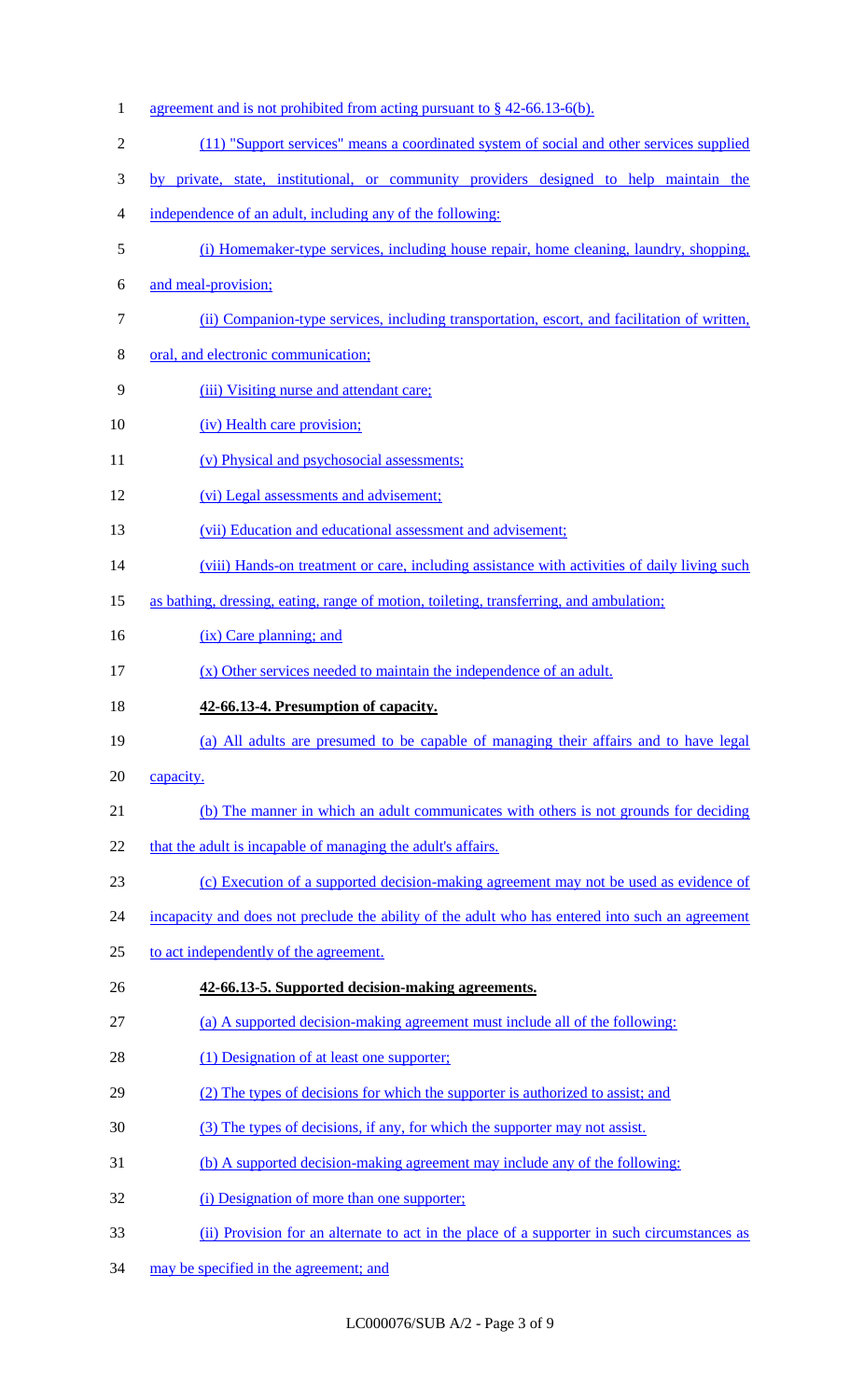| $\mathbf{1}$   | (iii) Authorization for a supporter to share information with any other supporter named in            |  |  |  |  |  |
|----------------|-------------------------------------------------------------------------------------------------------|--|--|--|--|--|
| $\overline{2}$ | the agreement, as a supporter believes is necessary.                                                  |  |  |  |  |  |
| 3              | (c) A supported decision-making agreement is valid only if all of the following occur:                |  |  |  |  |  |
| $\overline{4}$ | (1) The agreement is in a writing that contains the elements of the form contained in $\S$            |  |  |  |  |  |
| 5              | $42 - 66.13 - 10;$                                                                                    |  |  |  |  |  |
| 6              | (2) The agreement is dated; and                                                                       |  |  |  |  |  |
| 7              | (3) Each party to the agreement signed the agreement in the presence of two (2) adult                 |  |  |  |  |  |
| $8\,$          | witnesses, or before a notary public.                                                                 |  |  |  |  |  |
| 9              | (d) The two (2) adult witnesses required by subsection (c)(3) of this section may not be              |  |  |  |  |  |
| 10             | any of the following:                                                                                 |  |  |  |  |  |
| 11             | $(1)$ A supporter for the principal;                                                                  |  |  |  |  |  |
| 12             | (2) An employee or agent of a supporter named in the supported decision-making                        |  |  |  |  |  |
| 13             | agreement;                                                                                            |  |  |  |  |  |
| 14             | (3) A paid provider of services to the principal; and                                                 |  |  |  |  |  |
| 15             | (4) Any person who does not understand the type of communication the principal uses,                  |  |  |  |  |  |
| 16             | unless an individual who understands the principal's means of communication is present to assist      |  |  |  |  |  |
| 17             | during the execution of the supported decision-making agreement.                                      |  |  |  |  |  |
| 18             | (e) A supported decision-making agreement must contain a separate declaration signed                  |  |  |  |  |  |
| 19             | by each supporter named in the agreement indicating all of the following:                             |  |  |  |  |  |
| 20             | (1) The supporter's relationship to the principal;                                                    |  |  |  |  |  |
| 21             | (2) The supporter's willingness to act as a supporter; and                                            |  |  |  |  |  |
| 22             | (3) The supporter's acknowledgement of the role of a supporter under this chapter.                    |  |  |  |  |  |
| 23             | (f) A supported decision-making agreement may authorize a supporter to assist the                     |  |  |  |  |  |
| 24             | principal to decide whether to give or refuse consent to a life sustaining procedure pursuant to the  |  |  |  |  |  |
| 25             | provisions of chapters 4.10 and 4.11 of title 23.                                                     |  |  |  |  |  |
| 26             | $(g)$ A principal or a supporter may revoke a supported decision-making agreement at any              |  |  |  |  |  |
| 27             | time in writing and with notice to the other parties to the agreement.                                |  |  |  |  |  |
| 28             | 42-66.13-6. Supporters.                                                                               |  |  |  |  |  |
| 29             | (a) Except as otherwise provided by a supported decision-making agreement, a supporter                |  |  |  |  |  |
| 30             | may do all of the following:                                                                          |  |  |  |  |  |
| 31             | (1) Assist the principal in understanding information, options, responsibilities, and                 |  |  |  |  |  |
| 32             | consequences of the principal's life decisions, including those decisions relating to the principal's |  |  |  |  |  |
| 33             | affairs or support services;                                                                          |  |  |  |  |  |
| 34             | (2) Help the principal access, obtain, and understand any information that is relevant to             |  |  |  |  |  |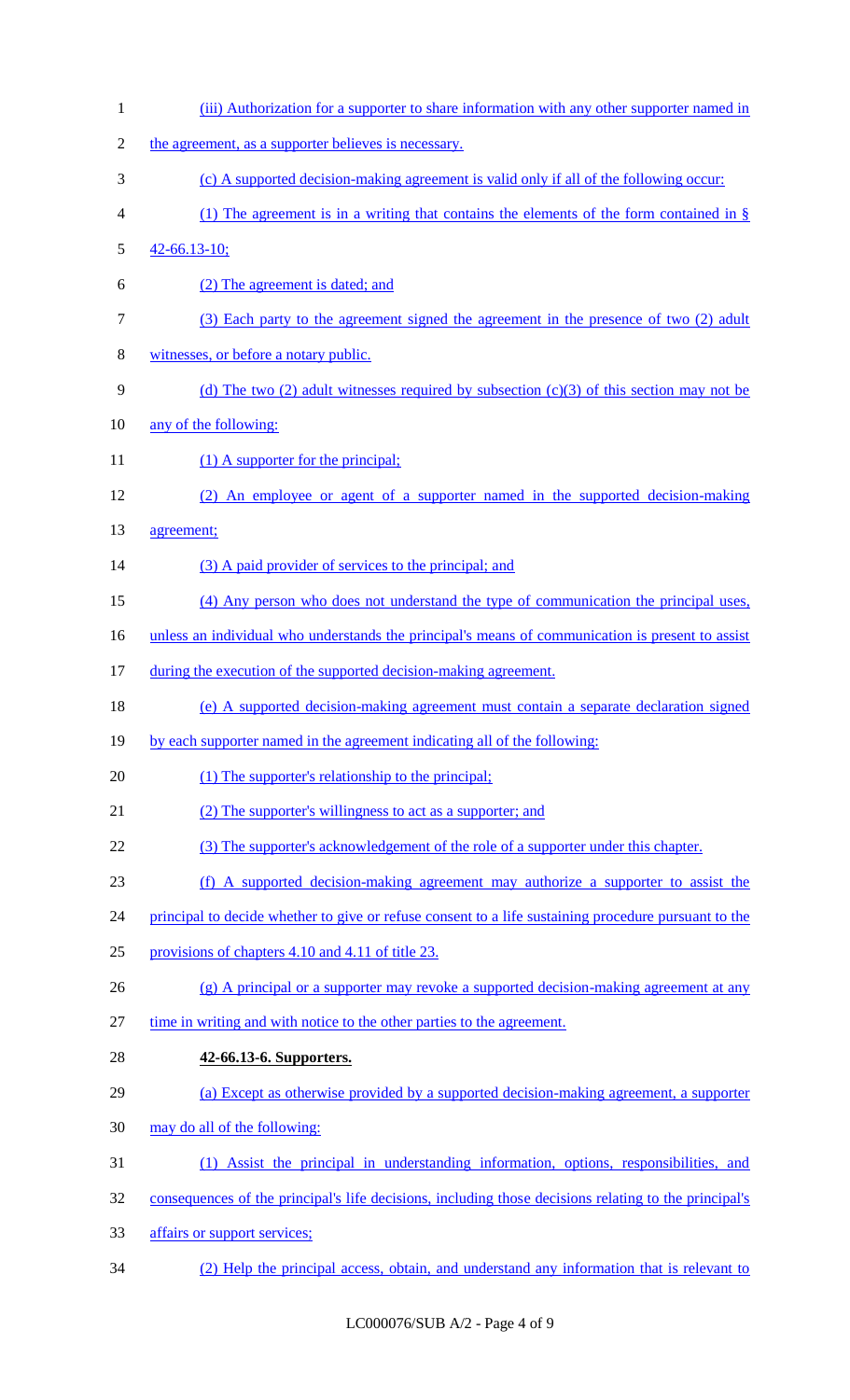| $\mathbf{1}$   | any given life decision, including medical, psychological, or educational decisions, or any         |
|----------------|-----------------------------------------------------------------------------------------------------|
| $\overline{2}$ | treatment records or records necessary to manage the principal's affairs or support services;       |
| 3              | (3) Assist the principal in finding, obtaining, making appointments for, and implementing           |
| 4              | the principal's support services or plans for support services;                                     |
| 5              | (4) Help the principal monitor information about the principal's affairs or support                 |
| 6              | services, including keeping track of future necessary or recommended services; and                  |
| $\tau$         | (5) Ascertain the wishes and decisions of the principal, assist in communicating those              |
| 8              | wishes and decisions to other persons, and advocate to ensure that the wishes and decisions of the  |
| 9              | principal are implemented.                                                                          |
| 10             | (b) Any of the following are disqualified from acting as a supporter:                               |
| 11             | (1) A person who is an employer or employee of the principal, unless the person is an               |
| 12             | immediate family member of the principal;                                                           |
| 13             | (2) A person directly providing paid support services to the principal, unless the person is        |
| 14             | an immediate family member of the principal; and                                                    |
| 15             | (3) An individual against whom the principal has obtained an order of protection from               |
| 16             | abuse or an individual who is the subject of a civil or criminal order prohibiting contact with the |
| 17             | principal.                                                                                          |
| 18             | (c) A supporter shall act with the care, competence, and diligence ordinarily exercised by          |
| 19             | individuals in similar circumstances, with due regard either to the possession of, or lack of,      |
| 20             | special skills or expertise.                                                                        |
| 21             | 42-66.13-7. Recognition of supporters.                                                              |
| 22             |                                                                                                     |
|                | A decision or request made or communicated with the assistance of a supporter in                    |
| 23             | conformity with this chapter shall be recognized for the purposes of any provision of law as the    |
| 24             | decision or request of the principal and may be enforced by the principal or supporter in law or    |
| 25             | equity on the same basis as a decision or request of the principal.                                 |
| 26             | 42-66.13-8. Access to information.                                                                  |
| 27             | (a) A supporter may assist the principal with obtaining any information to which the                |
| 28             | principal is entitled, including, with a signed and dated specific consent, protected health        |
| 29             | information under the Health Insurance Portability and Accountability Act of 1996 [Pub. L. 104-     |
| 30             | 191], educational records under the Family Educational Rights and Privacy Act of 1974 [20]          |
| 31             | U.S.C. § 1232g], or information protected by 42 U.S.C.A. § 290dd-2, 42 C.F.R Part 2.                |
| 32             | (b) The supporter shall ensure all information collected on behalf of the principal under           |
| 33             | this section is kept privileged and confidential, as applicable; is not subject to unauthorized     |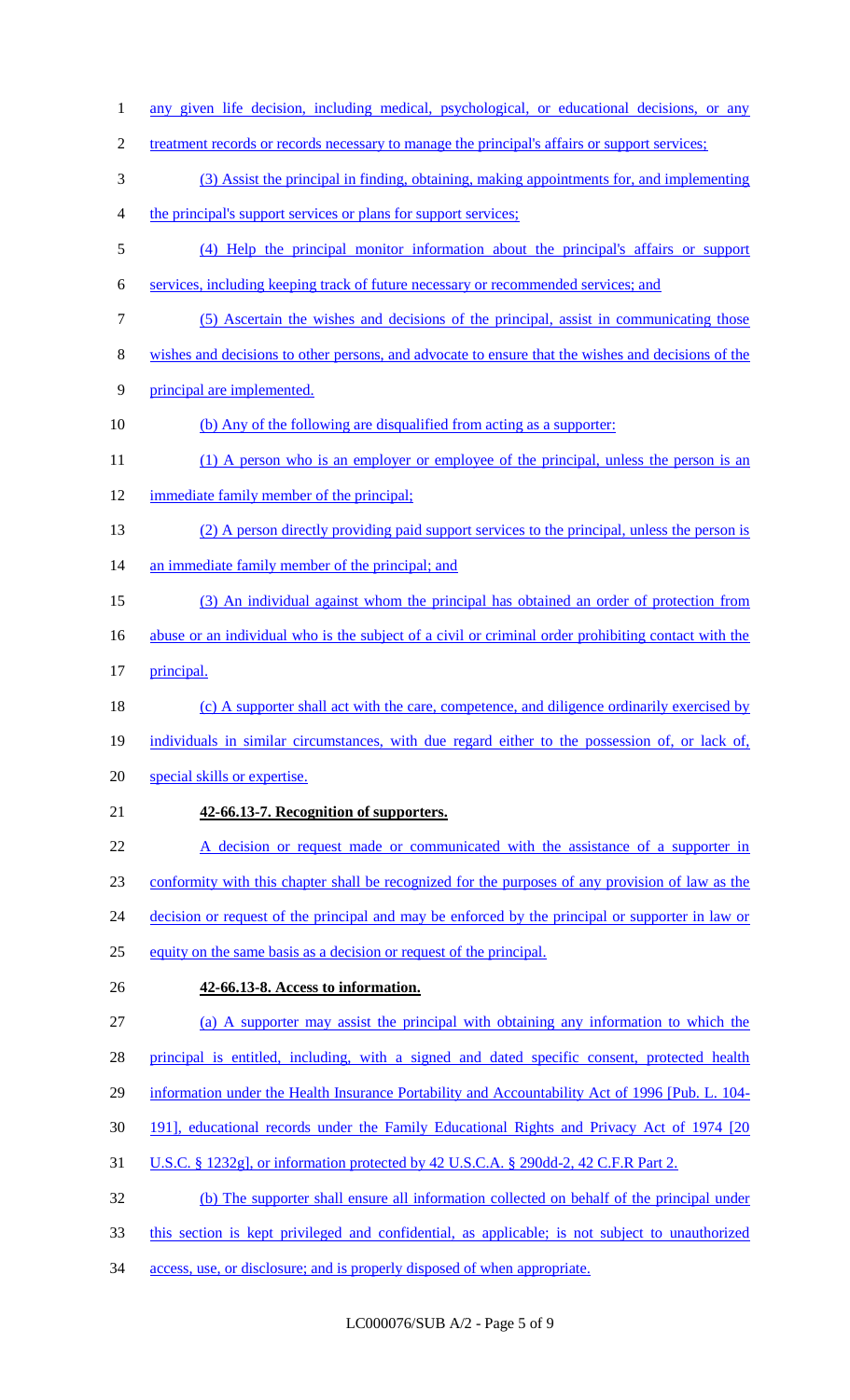| $\mathbf{1}$   | 42-66.13 -9. Reporting of suspected abuse, neglect, or exploitation.                             |
|----------------|--------------------------------------------------------------------------------------------------|
| $\overline{2}$ | If a person who receives a copy of a supported decision-making agreement or is aware of          |
| 3              | the existence of a supported decision-making agreement has cause to believe that the principal,  |
| 4              | who is an adult with a developmental disability or an elder, is being abused, neglected, or      |
| 5              | exploited by the supporter, the person shall report the alleged abuse, neglect, or exploitation  |
| 6              | pursuant to §§ 40.1-27-02, and 42-66-8.                                                          |
| 7              | 42-66.13-10. Form of supported decision-making agreement.                                        |
| 8              | A supported decision-making agreement may be in any form not inconsistent with the               |
| 9              | following form and the other requirements of this chapter. Use of the following form is presumed |
| 10             | to meet statutory provisions.                                                                    |
| 11             | SUPPORTED DECISION-MAKING AGREEMENT                                                              |
| 12             | <b>Appointment of Supporter</b>                                                                  |
| 13             |                                                                                                  |
| 14             | I agree and designate that:                                                                      |
| 15             |                                                                                                  |
| 16             |                                                                                                  |
| 17             |                                                                                                  |
| 18             |                                                                                                  |
| 19             | is my supporter. My supporter may help me with making everyday life decisions relating to the    |
| 20             | following:                                                                                       |
| 21             | Obtaining food, clothing, and shelter<br>Y/N                                                     |
| 22             | Y/N<br>Taking care of my health                                                                  |
| 23             | Other (specify):<br>Y/N                                                                          |
| 24             |                                                                                                  |
| 25             |                                                                                                  |
| 26             | I agree and designate that:                                                                      |
| 27             |                                                                                                  |
| 28             |                                                                                                  |
| 29             |                                                                                                  |
| 30             |                                                                                                  |
| 31             | is my supporter. My supporter may help me with making everyday life decisions relating to the    |
| 32             | following:                                                                                       |
| 33             | Obtaining food, clothing, and shelter<br>Y/N                                                     |
| 34             | Taking care of my physical health<br>Y/N                                                         |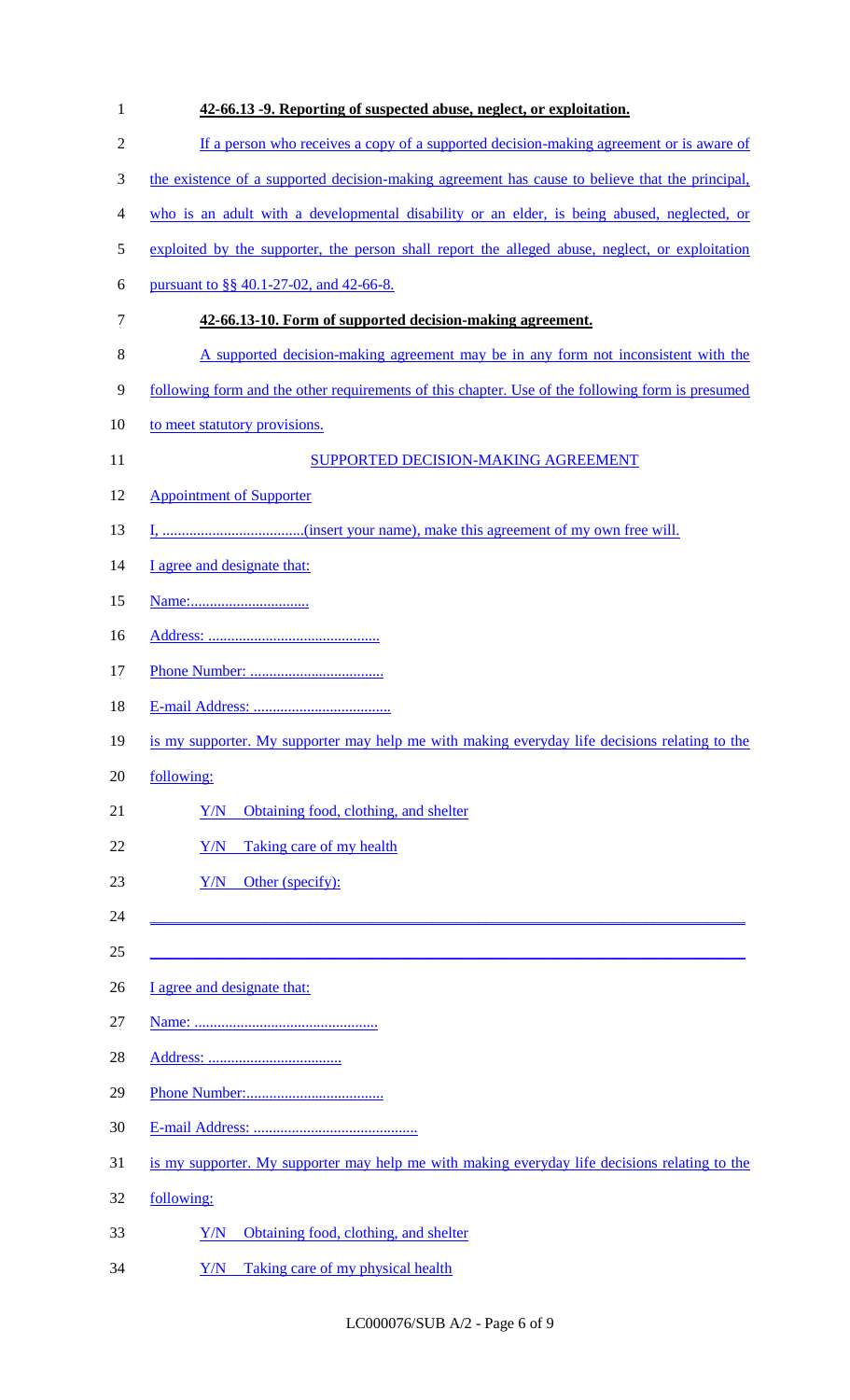| <u>Y/N Other (specify):</u>                                                                  |                                                                                                   |  |  |  |  |  |
|----------------------------------------------------------------------------------------------|---------------------------------------------------------------------------------------------------|--|--|--|--|--|
|                                                                                              |                                                                                                   |  |  |  |  |  |
|                                                                                              |                                                                                                   |  |  |  |  |  |
|                                                                                              | $My$ supporter(s) is (are) not allowed to make decisions for me. To help me with my decisions, my |  |  |  |  |  |
| $supporter(s)$ may:                                                                          |                                                                                                   |  |  |  |  |  |
| (1) Help me access, collect, or obtain information that is relevant to a decision, including |                                                                                                   |  |  |  |  |  |
| medical, psychological, educational, or treatment records;                                   |                                                                                                   |  |  |  |  |  |
| (2) Help me gather and complete appropriate authorizations and releases;                     |                                                                                                   |  |  |  |  |  |
| (3) Help me understand my options so I can make an informed decision; and                    |                                                                                                   |  |  |  |  |  |
| (4) Help me communicate my decision to appropriate persons.                                  |                                                                                                   |  |  |  |  |  |
|                                                                                              | <b>Effective Date of Supported Decision-Making Agreement</b>                                      |  |  |  |  |  |
| This supported decision-making agreement is effective immediately and will continue          |                                                                                                   |  |  |  |  |  |
|                                                                                              |                                                                                                   |  |  |  |  |  |
| or by operation of law.                                                                      |                                                                                                   |  |  |  |  |  |
|                                                                                              |                                                                                                   |  |  |  |  |  |
| <b>Consent of Supporter</b>                                                                  |                                                                                                   |  |  |  |  |  |
|                                                                                              |                                                                                                   |  |  |  |  |  |
| and acknowledge my responsibilities under chapter 66.13 of title 42.                         |                                                                                                   |  |  |  |  |  |
|                                                                                              |                                                                                                   |  |  |  |  |  |
|                                                                                              | (Signature of supporter) (Printed name of supporter)                                              |  |  |  |  |  |
|                                                                                              |                                                                                                   |  |  |  |  |  |
|                                                                                              |                                                                                                   |  |  |  |  |  |
| agreement, and acknowledge my responsibilities under chapter 66.13 of title 42.              |                                                                                                   |  |  |  |  |  |
|                                                                                              |                                                                                                   |  |  |  |  |  |
|                                                                                              | (Signature of supporter) (Printed name of supporter)                                              |  |  |  |  |  |
|                                                                                              |                                                                                                   |  |  |  |  |  |
|                                                                                              | <b>Consent of the Principal</b>                                                                   |  |  |  |  |  |
|                                                                                              |                                                                                                   |  |  |  |  |  |
| (My signature)                                                                               | (My printed name)                                                                                 |  |  |  |  |  |
|                                                                                              | <b>Witnesses or Notary</b>                                                                        |  |  |  |  |  |
|                                                                                              | (Witness 1 signature) (Printed name of witness 1)                                                 |  |  |  |  |  |
|                                                                                              |                                                                                                   |  |  |  |  |  |
|                                                                                              | (Witness 2 signature) (Printed name of witness 2)                                                 |  |  |  |  |  |

LC000076/SUB A/2 - Page 7 of 9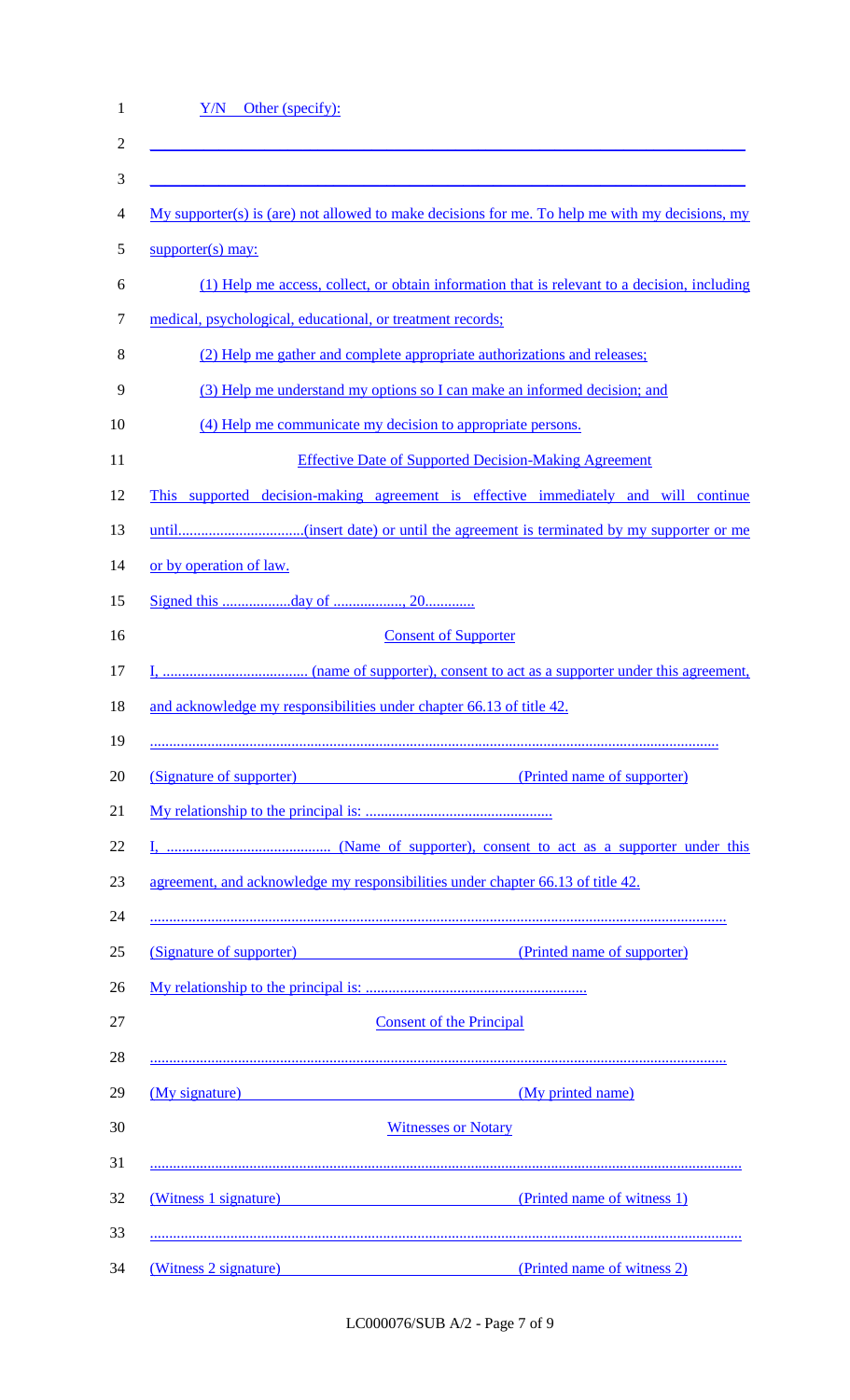| 1  | Or                                                       |                           |     |                                                     |                                 |    |               |        |    |
|----|----------------------------------------------------------|---------------------------|-----|-----------------------------------------------------|---------------------------------|----|---------------|--------|----|
| 2  |                                                          |                           |     |                                                     |                                 |    |               |        |    |
| 3  |                                                          |                           |     |                                                     |                                 |    |               |        |    |
| 4  | <b>This</b>                                              | document                  | was | acknowledged                                        | before                          | me | <sub>on</sub> | (date) | by |
| 5  |                                                          |                           |     |                                                     |                                 |    |               |        |    |
| 6  | (Name of supporter)<br>(Name of adult with a disability) |                           |     |                                                     |                                 |    |               |        |    |
| 7  |                                                          |                           |     |                                                     |                                 |    |               |        |    |
| 8  |                                                          |                           |     |                                                     | (Signature of notarial officer) |    |               |        |    |
| 9  |                                                          | (Seal, if any, of notary) |     |                                                     |                                 |    |               |        |    |
| 10 |                                                          |                           |     |                                                     |                                 |    |               |        |    |
| 11 |                                                          |                           |     |                                                     | (Printed name)                  |    |               |        |    |
| 12 |                                                          |                           |     |                                                     |                                 |    |               |        |    |
| 13 |                                                          |                           |     | SECTION 2. This act shall take effect upon passage. |                                 |    |               |        |    |

======== LC000076/SUB A/2 ========